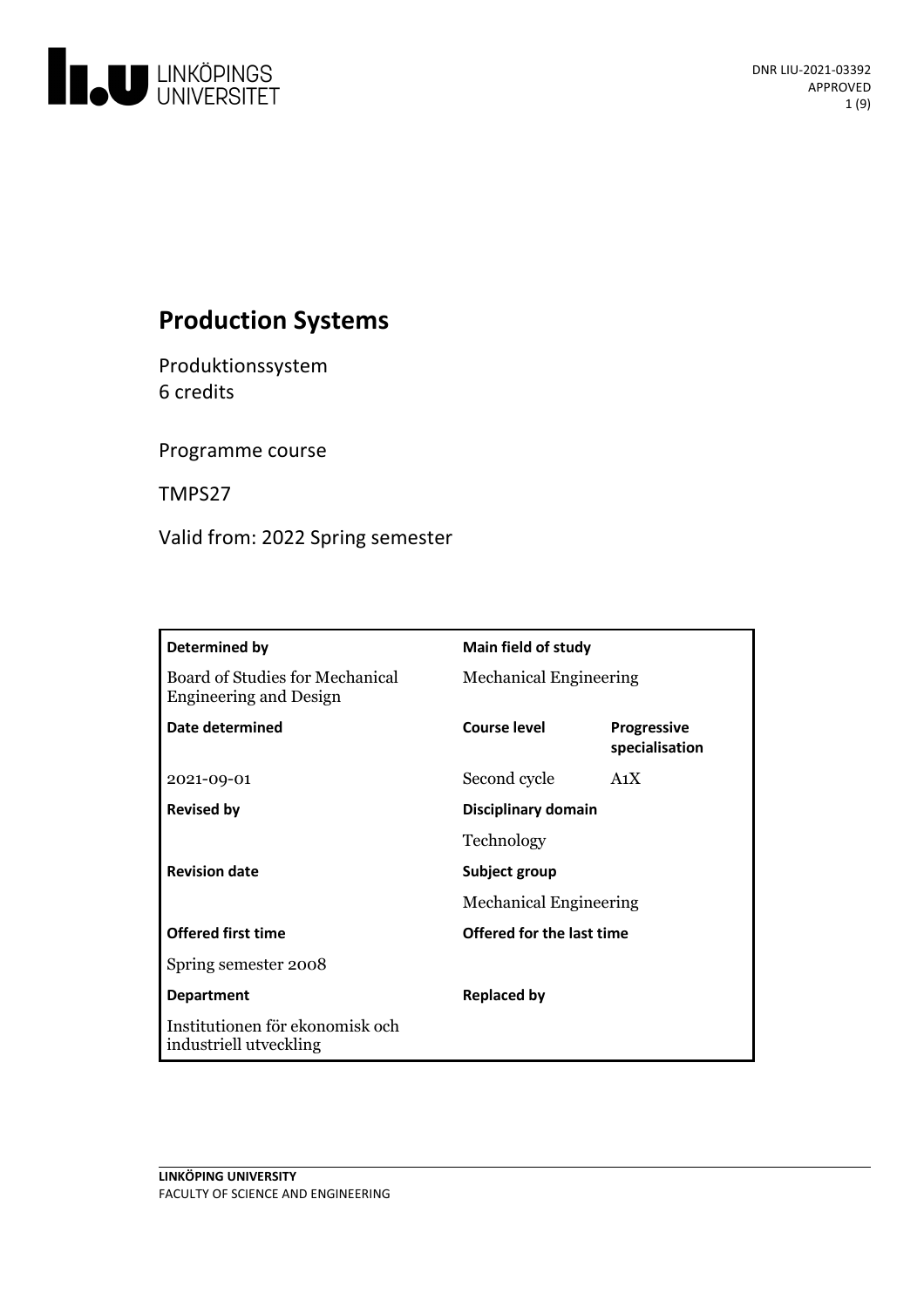# Course offered for

- Master of Science in Design and Product Development
- Master of Science in Industrial Engineering and Management
- Master of Science in Mechanical Engineering
- Master of Science in Industrial Engineering and Management International
- Master's Programme in Mechanical Engineering

# **Prerequisites**

Manufacturing engineering/technology

## Intended learning outcomes

The course is designed to build on <sup>a</sup> customer-centered perspective, understanding and skills to meet future industrial situation. By working in an industrial project the students will be trained to identify and analyze problems based on given conditions in an actual industrial context. After the course the student should:

- have insight how manufacturing equipment, handling equipment and control technology are utilized for the design and operation of flexible manufacturing systems, also, taking into account the interaction between
- $\bullet$  be able to use concepts and models for analysis of production systems with consideration to product development and production strategy. be able to design production systems for various industrial needs. In the
- context of a small project engineering team discuss and argue for the selected solutions for a production system design.

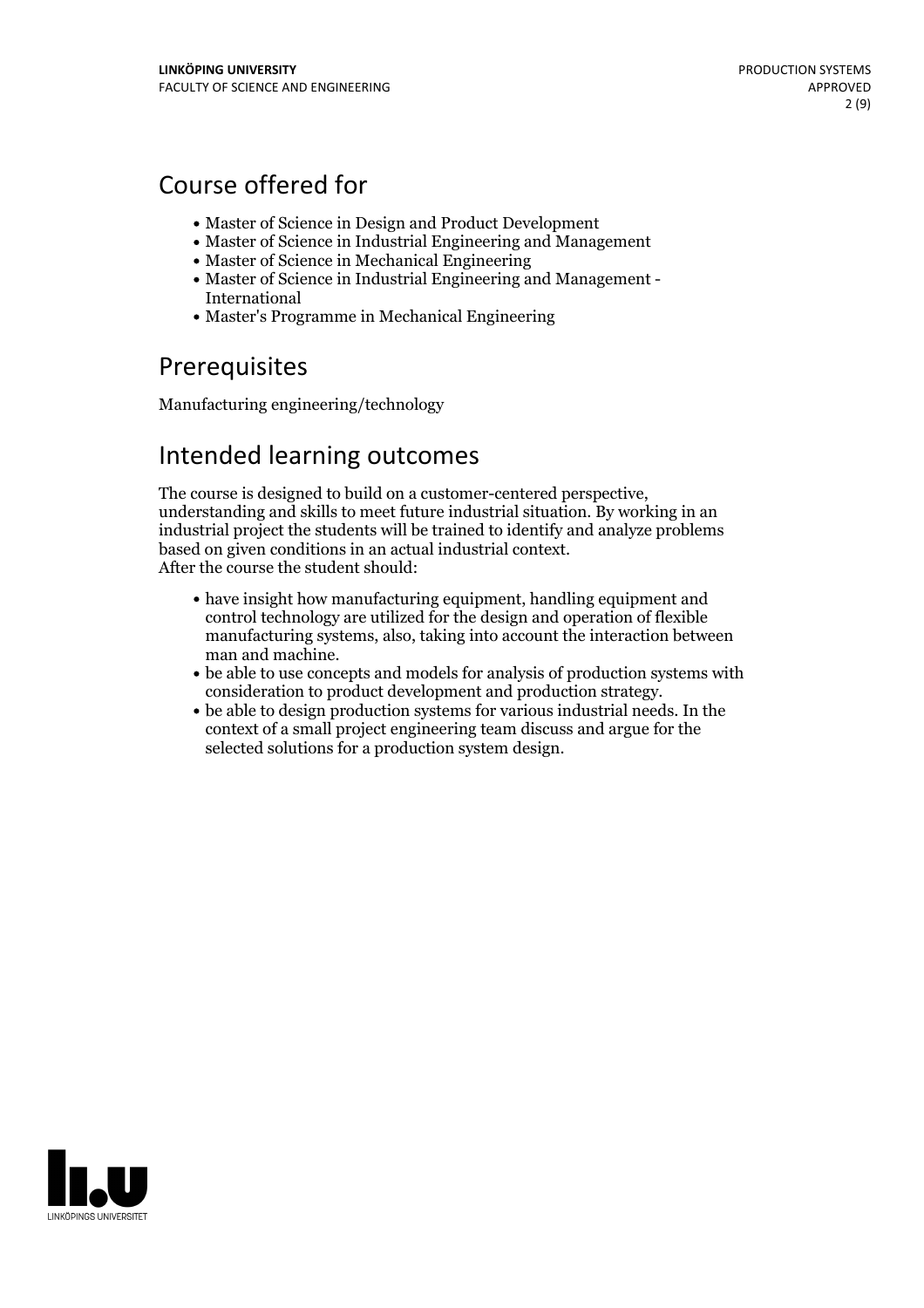## Course content

The course covers various types of production systems and for which such industrial applications as they are most prevalent. We will examine how the different processing methods, production equipment, handling equipment and control technology work together with respect to product, machine and man. The theoretical part includes, for example:

- The main types of production systems in the form of multi-purpose workshops, product workshops and general production workshops
- Automated lines, functional design, NC shops, FMS, etc
- New production system concepts in the form of mass-customization, individualized production
- Methods to achieve flexibility
- "New" production philosophies applied to the machines in the production system.

# Teaching and working methods

The course consists of lectures, seminars, industrial study visits and industrial

The course consists of several different types of elements or parts with the overall goal of combining theory with practical training. Through an applied small project carried out at industrial companies, the students will carry out a study related to a design of a production system. The project groups will be working with different types of problems. These will be discussed during seminars that will provide a wider and deeper understanding of the whole. The project team will present the project results, verbally and in a report, in a concise way, adequately and clearly.

# Examination

| TEN2                                                                      | Written examination                 | 4 credits | U, 3, 4, 5 |  |  |
|---------------------------------------------------------------------------|-------------------------------------|-----------|------------|--|--|
|                                                                           | UPG <sub>2</sub> Project assignment | 2 credits | U.G        |  |  |
| Examination by individual exam and in group seminars and oral and written |                                     |           |            |  |  |
|                                                                           | presentation of a project.          |           |            |  |  |

Compulsory attendance is required to pass at the project seminars and project accounting.

# Grades

Four-grade scale, LiU, U, 3, 4, 5

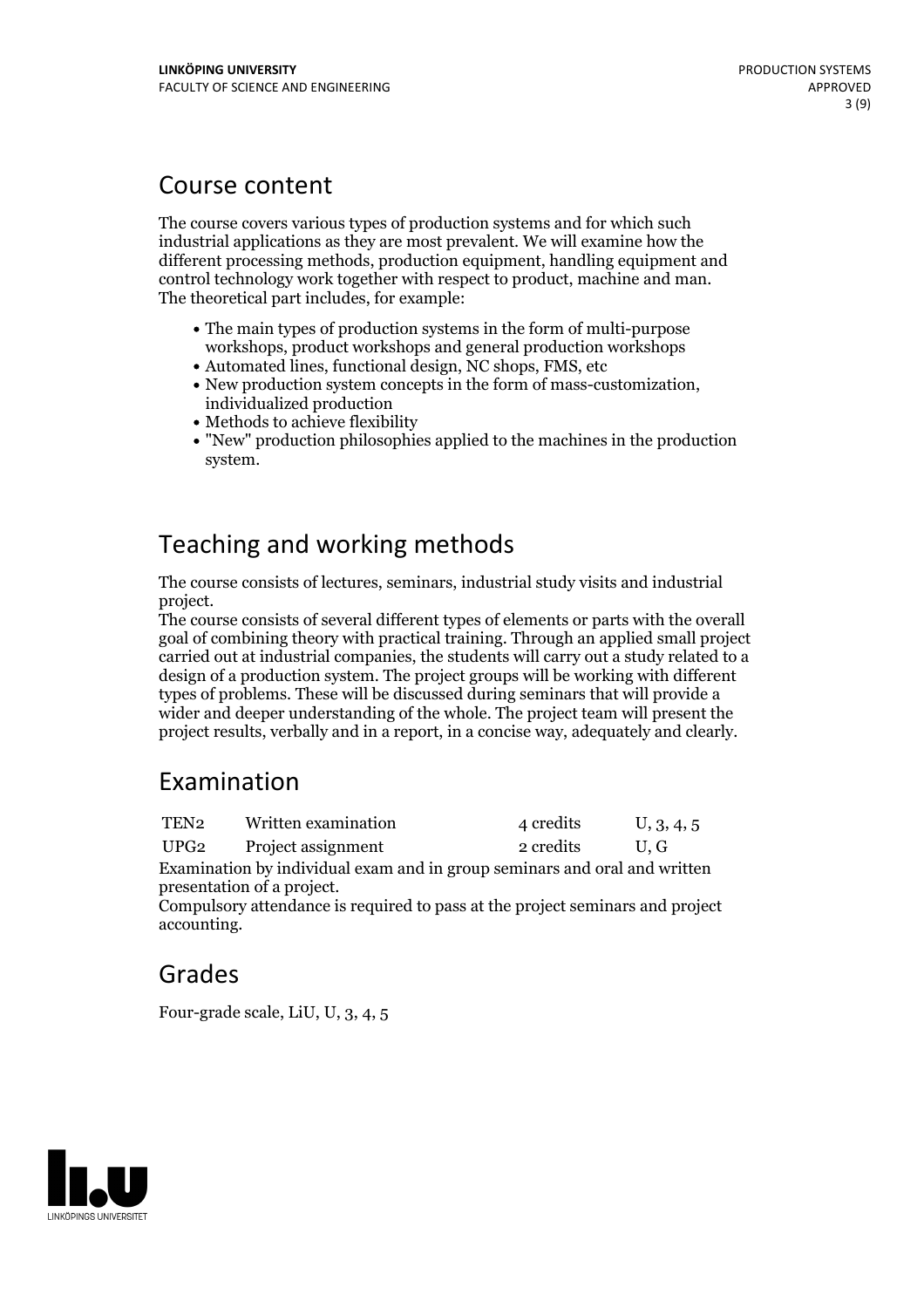# Other information

Supplementary courses: Mechanical Engineering - Project Course

### **About teaching and examination language**

The teaching language is presented in the Overview tab for each course. The examination language relates to the teaching language as follows:

- If teaching language is "Swedish", the course as a whole could be given in Swedish, or partly in English. Examination language is Swedish, but parts
- of the examination can be in English. If teaching language is "English", the course as <sup>a</sup> whole is taught in English. Examination language is English. If teaching language is "Swedish/English", the course as <sup>a</sup> whole will be
- taught in English if students without prior knowledge of the Swedish language participate. Examination language is Swedish or English depending on teaching language.

#### **Other**

The course is conducted in a manner where both men's and women's experience and knowledge are made visible and developed.

The planning and implementation of a course should correspond to the course syllabus. The course evaluation should therefore be conducted with the course syllabus as a starting point.

If special circumstances prevail, the vice-chancellor may in a special decision specify the preconditions for temporary deviations from this course syllabus, and delegate the right to take such decisions.

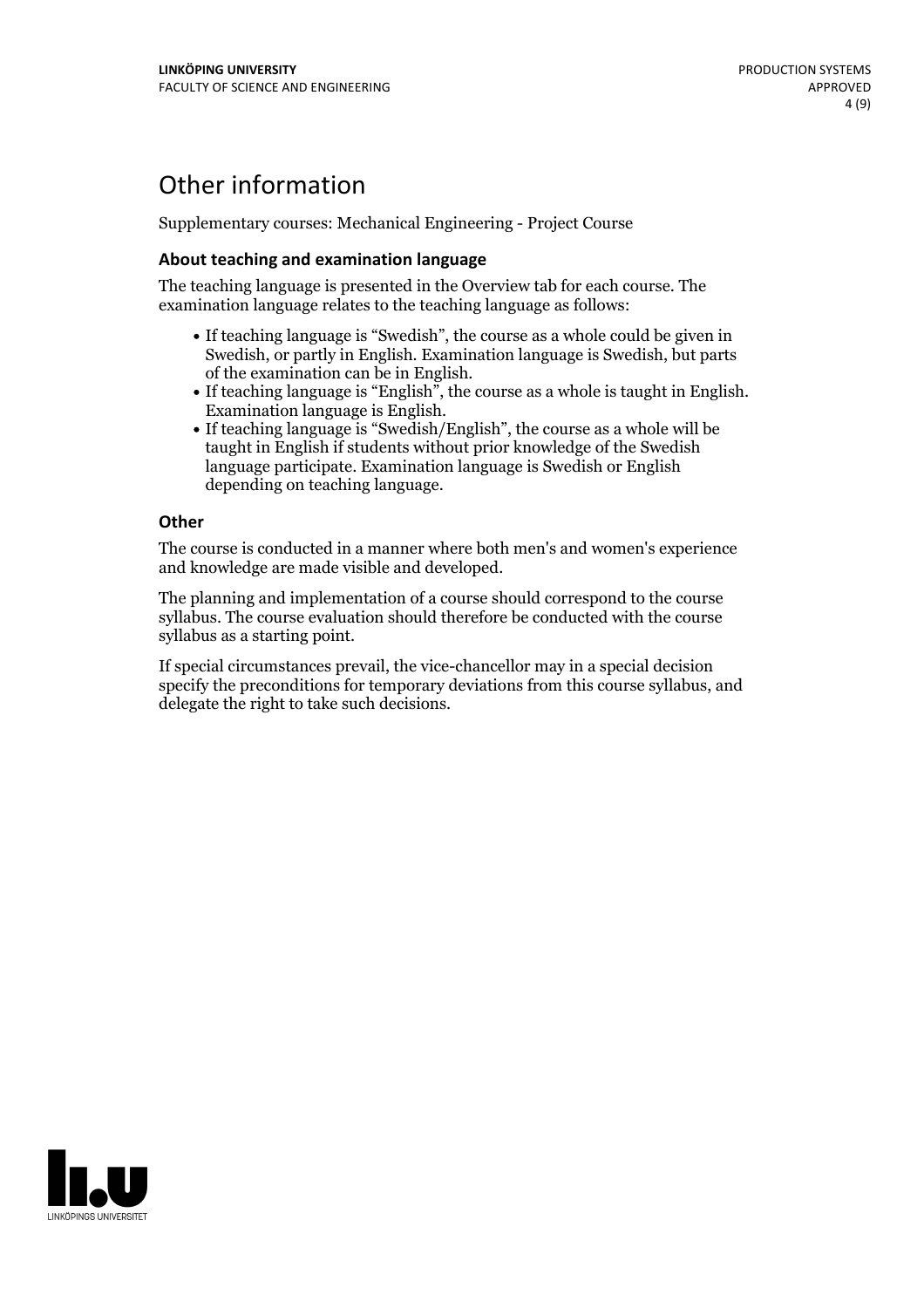# **Common rules**

### Course syllabus

A syllabus must be established for each course. The syllabus specifies the aim and contents of the course, and the prior knowledge that a student must have in order to be able to benefit from the course.

## Timetabling

Courses are timetabled after a decision has been made for this course concerning its assignment to a timetable module.

### Interruption in and deregistration from a course

The LiU decision, Guidelines concerning confirmation of participation in education (Dnr LiU-2020-02256), states that interruptions in study are to be recorded in Ladok. Thus, all students who do not participate in a course for which they have registered must record the interruption, such that the registration on the course can be removed. Deregistration from or interrupting a course is carried out using <sup>a</sup> web-based form: https://www.lith.liu.se/for- [studenter/kurskomplettering?l=en.](https://www.lith.liu.se/for-studenter/kurskomplettering?l=en)

## Cancelled courses and changes to the course syllabus

Courses with few participants (fewer than 10) may be cancelled or organised in a manner that differs from that stated in the course syllabus. The Dean is to deliberate and decide whether a course is to be cancelled or changed from the course syllabus.

## Guidelines relating to examinations and examiners

For details, see Guidelines for education and examination for first-cycle and second-cycle education at Linköping University, Dnr LiU-2020-04501 [\(http://styrdokument.liu.se/Regelsamling/VisaBeslut/917592\)](http://styrdokument.liu.se/Regelsamling/VisaBeslut/917592).

An examiner must be employed as a teacher at LiU according to the LiU Regulations for Appointments, Dnr LiU-2021-01204 [\(https://styrdokument.liu.se/Regelsamling/VisaBeslut/622784](https://styrdokument.liu.se/Regelsamling/VisaBeslut/622784)). For courses in second-cycle, the following teachers can be appointed as examiner: Professor (including Adjunct and Visiting Professor), Associate Professor (including Adjunct), Senior Lecturer (including Adjunct and Visiting Senior Lecturer), Research Fellow, or Postdoc. For courses in first-cycle, Assistant Lecturer (including Adjunct and Visiting Assistant Lecturer) can also be appointed as examiner in addition to those listed for second-cycle courses. In exceptional cases, a Part-time Lecturer can also be appointed as an examiner at both first- and second cycle, see Delegation of authority for the Board of Faculty of Science and Engineering.

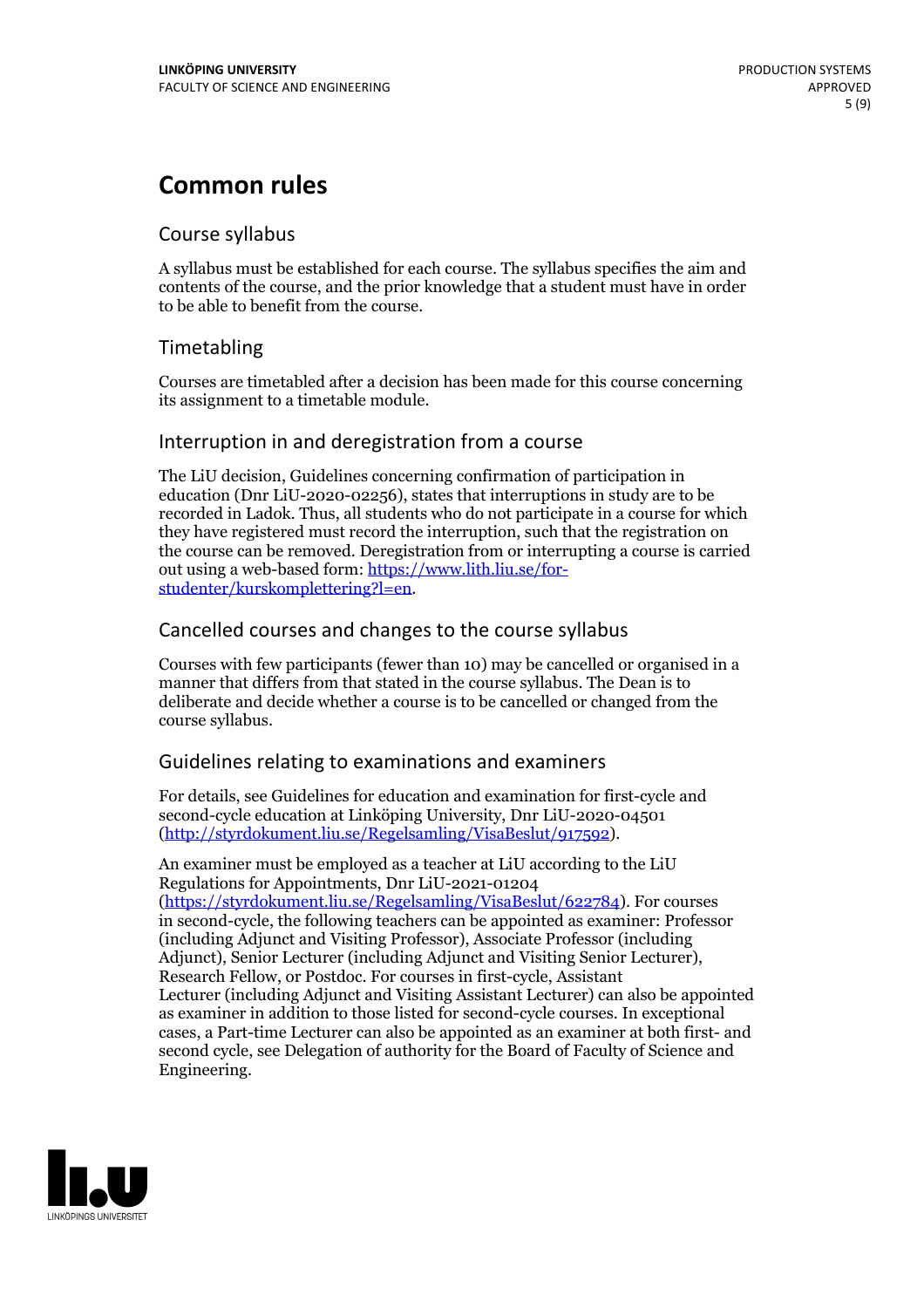## Forms of examination

### **Principles for examination**

Written and oral examinations and digital and computer-based examinations are held at least three times a year: once immediately after the end of the course, once in August, and once (usually) in one of the re-examination periods. Examinations held at other times are to follow a decision of the faculty programme board.

Principles for examination scheduling for courses that follow the study periods:

- courses given in VT1 are examined for the first time in March, with re-examination in June and August
- courses given in VT2 are examined for the first time in May, with re-examination in August and October
- courses given in HT1 are examined for the first time in October, with re-examination in January and August
- courses given in HT2 are examined for the first time in January, with re-examination in March and in August.

The examination schedule is based on the structure of timetable modules, but there may be deviations from this, mainly in the case of courses that are studied and examined for several programmes and in lower grades (i.e. 1 and 2).

Examinations for courses that the faculty programme board has decided are to be held in alternate years are held three times during the school year in which the course is given according to the principles stated above.

Examinations for courses that are cancelled orrescheduled such that they are not given in one or several years are held three times during the year that immediately follows the course, with examination scheduling that corresponds to the scheduling that was in force before the course was cancelled or rescheduled.

When a course, or a written examination (TEN, DIT, DAT), is given for the last time, the regular examination and two re-examinations will be offered. Thereafter, examinations are phased out by offering three examinations during the following academic year at the same times as the examinations in any substitute course. If there is no substitute course, three examinations will be offered during re- examination periods during the following academic year. Other examination times are decided by the faculty programme board. In all cases above, the examination is also offered one more time during the academic year after the following, unless the faculty programme board decides otherwise. In total, 6 re-examinations are offered, of which 2 are regular re-examinations. In the examination registration system, the examinations given for the penultimate time and the last time are denoted.

If a course is given during several periods of the year (for programmes, or on different occasions for different programmes) the faculty programme board or boards determine together the scheduling and frequency of re-examination occasions.

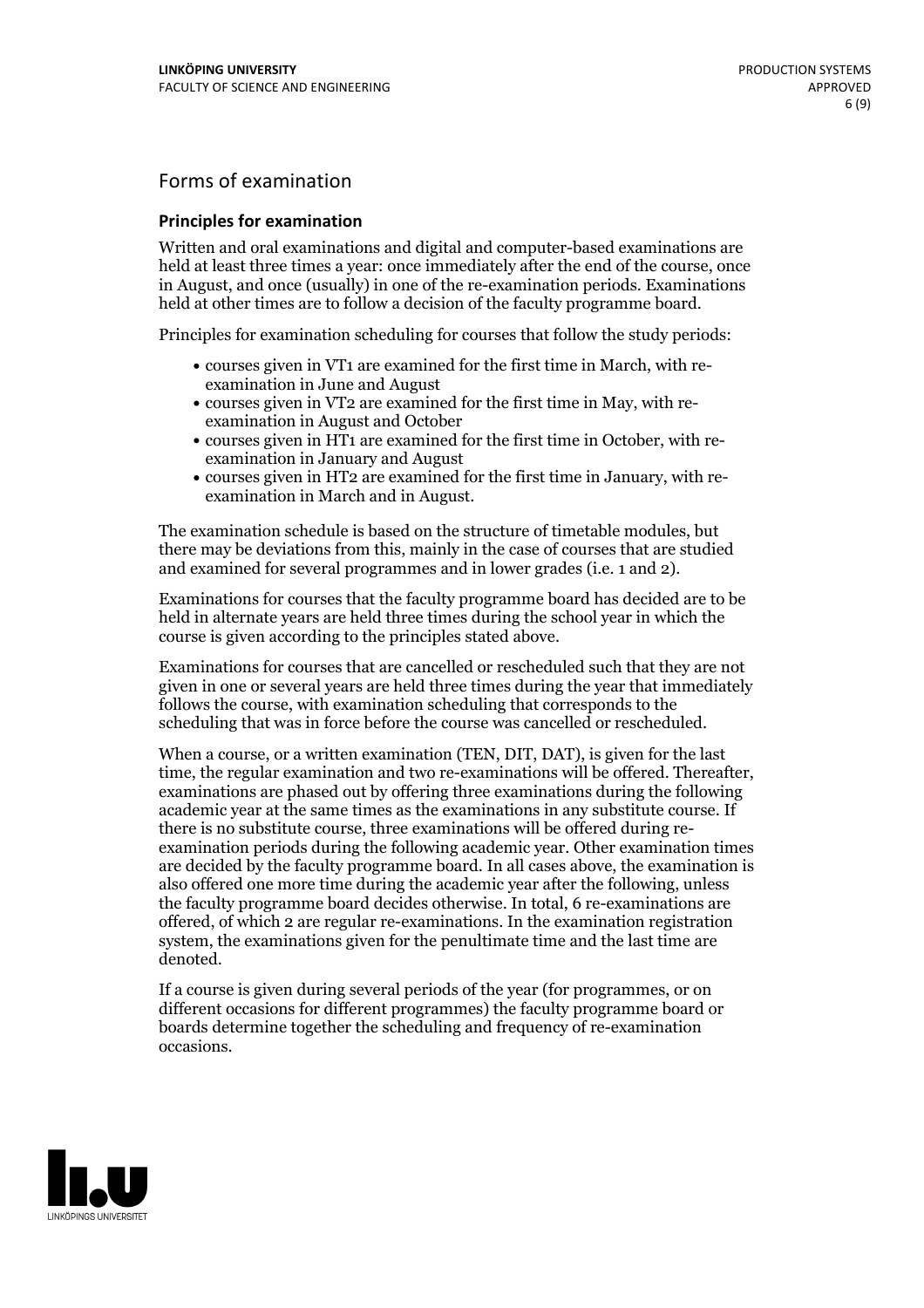### **Retakes of other forms of examination**

Regulations concerning retakes of other forms of examination than written examinations and digital and computer-based examinations are given in the LiU guidelines for examinations and examiners, [http://styrdokument.liu.se/Regelsamling/VisaBeslut/917592.](http://styrdokument.liu.se/Regelsamling/VisaBeslut/917592)

#### **Course closure**

For Decision on Routines for Administration of the Discontinuation of Educational Programs, Freestanding Courses and Courses in Programs, see DNR LiU-2021-04782. After a decision on closure and after the end of the discontinuation period, the students are referred to a replacement course (or similar) according to information in the course syllabus or programme syllabus. If a student has passed some part/parts of a closed program course but not all, and there is an at least partially replacing course, an assessment of crediting can be made. Any crediting of course components is made by the examiner.

#### **Registration for examination**

In order to take an written, digital or computer-based examination, registration in advance is mandatory, see decision in the university's rule book [https://styrdokument.liu.se/Regelsamling/VisaBeslut/622682.](https://styrdokument.liu.se/Regelsamling/VisaBeslut/622682) An unregistered student can thus not be offered a place. The registration is done at the Student Portal or in the LiU-app during the registration period. The registration period opens 30 days before the date of the examination and closes 10 days before the date of the examination. Candidates are informed of the location of the examination by email, four days in advance.

#### **Code of conduct for students during examinations**

Details are given in a decision in the university's rule book: <http://styrdokument.liu.se/Regelsamling/VisaBeslut/622682>.

#### **Retakes for higher grade**

Students at the Institute of Technology at LiU have the right to retake written examinations and digital and computer-based examinations in an attempt to achieve a higher grade. This is valid for all examination components with code "TEN", "DIT" and "DAT". The same right may not be exercised for other examination components, unless otherwise specified in the course syllabus.

A retake is not possible on courses that are included in an issued degree diploma.

#### **Grades**

The grades that are preferably to be used are Fail (U), Pass (3), Pass not without distinction  $(4)$  and Pass with distinction  $(5)$ .

- Grades U, 3, 4, 5 are to be awarded for courses that have written or digital examinations.<br>• Grades Fail (U) and Pass (G) may be awarded for courses with a large
- degree of practical components such as laboratory work, project work and

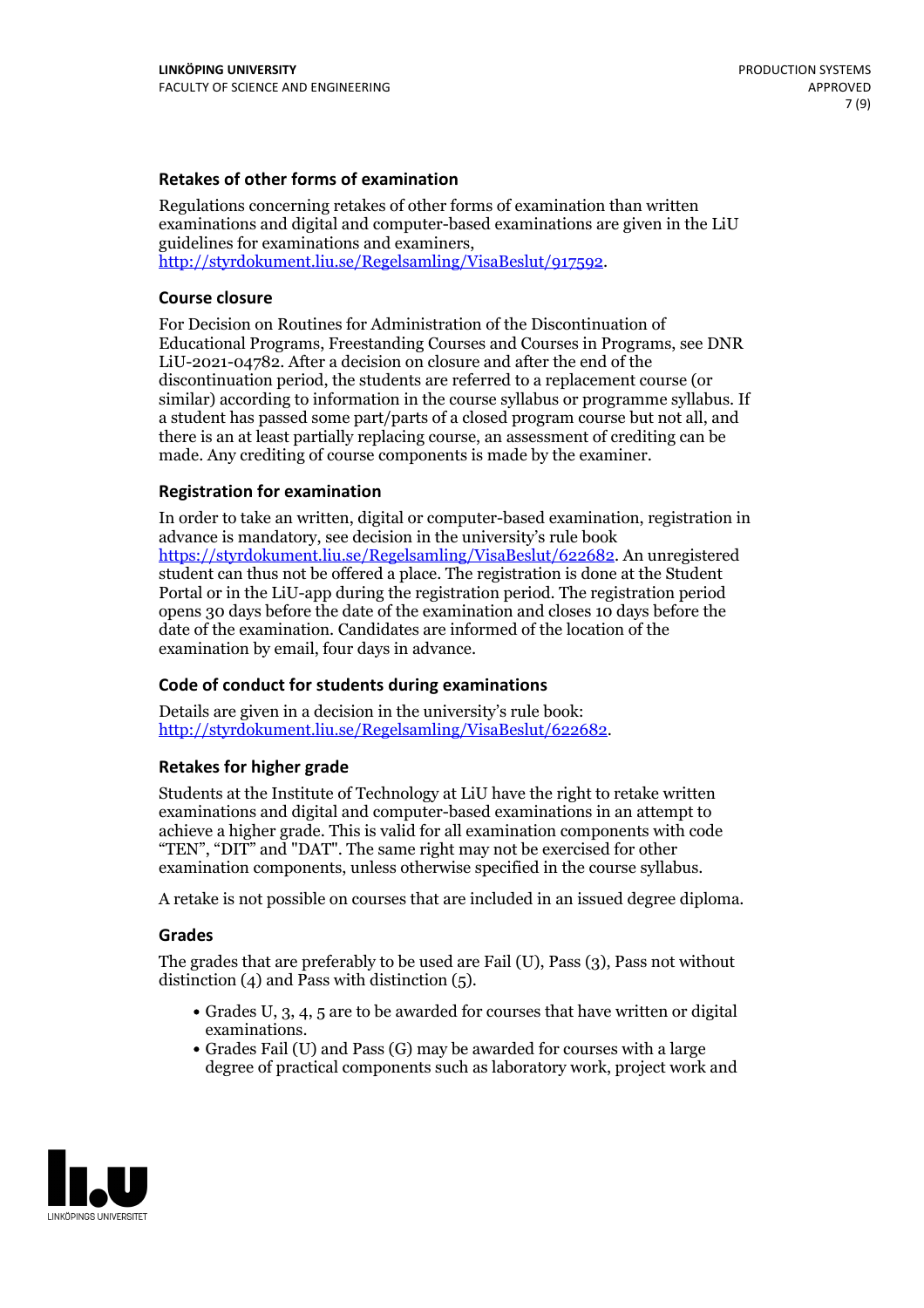group work.<br>• Grades Fail (U) and Pass (G) are to be used for degree projects and other independent work.

### **Examination components**

The following examination components and associated module codes are used at the Faculty of Science and Engineering:

- Grades U, 3, 4, 5 are to be awarded for written examinations (TEN) and
- digital examinations (DIT).<br>• Examination components for which the grades Fail (U) and Pass (G) may be awarded are laboratory work (LAB), project work (PRA), preparatory written examination (KTR), digital preparatory written examination (DIK), oral examination (MUN), computer-based examination (DAT), home
- assignment (HEM), and assignment (UPG).<br>• Students receive grades either Fail (U) or Pass (G) for other examination components in which the examination criteria are satisfied principally through active attendance such as tutorial group (BAS) or examination item
- (MOM).<br>• Grades Fail (U) and Pass (G) are to be used for the examination components Opposition (OPPO) and Attendance at thesis presentation (AUSK) (i.e. part of the degree project).

In general, the following applies:

- 
- Mandatory course components must be scored and given <sup>a</sup> module code. Examination components that are not scored, cannot be mandatory. Hence, it is voluntary to participate in these examinations, and the voluntariness must be clearly stated. Additionally, if there are any associated conditions to
- the examination component, these must be clearly stated as well.<br>• For courses with more than one examination component with grades U,3,4,5, it shall be clearly stated how the final grade is weighted.

For mandatory components, the following applies (in accordance with the LiU Guidelines for education and examination for first-cycle and second-cycle education at Linköping University,<br>[http://styrdokument.liu.se/Regelsamling/VisaBeslut/917592\)](http://styrdokument.liu.se/Regelsamling/VisaBeslut/917592):

If special circumstances prevail, and if it is possible with consideration of the nature of the compulsory component, the examiner may decide to replace the compulsory component with another equivalent component.

For possibilities to alternative forms of examinations, the following applies (in accordance with the LiU Guidelines for education and examination for first-cycle [http://styrdokument.liu.se/Regelsamling/VisaBeslut/917592\)](http://styrdokument.liu.se/Regelsamling/VisaBeslut/917592):

If the LiU coordinator for students with disabilities has granted a student the right to an adapted examination for a written examination in an examination hall, the student has the right to it.